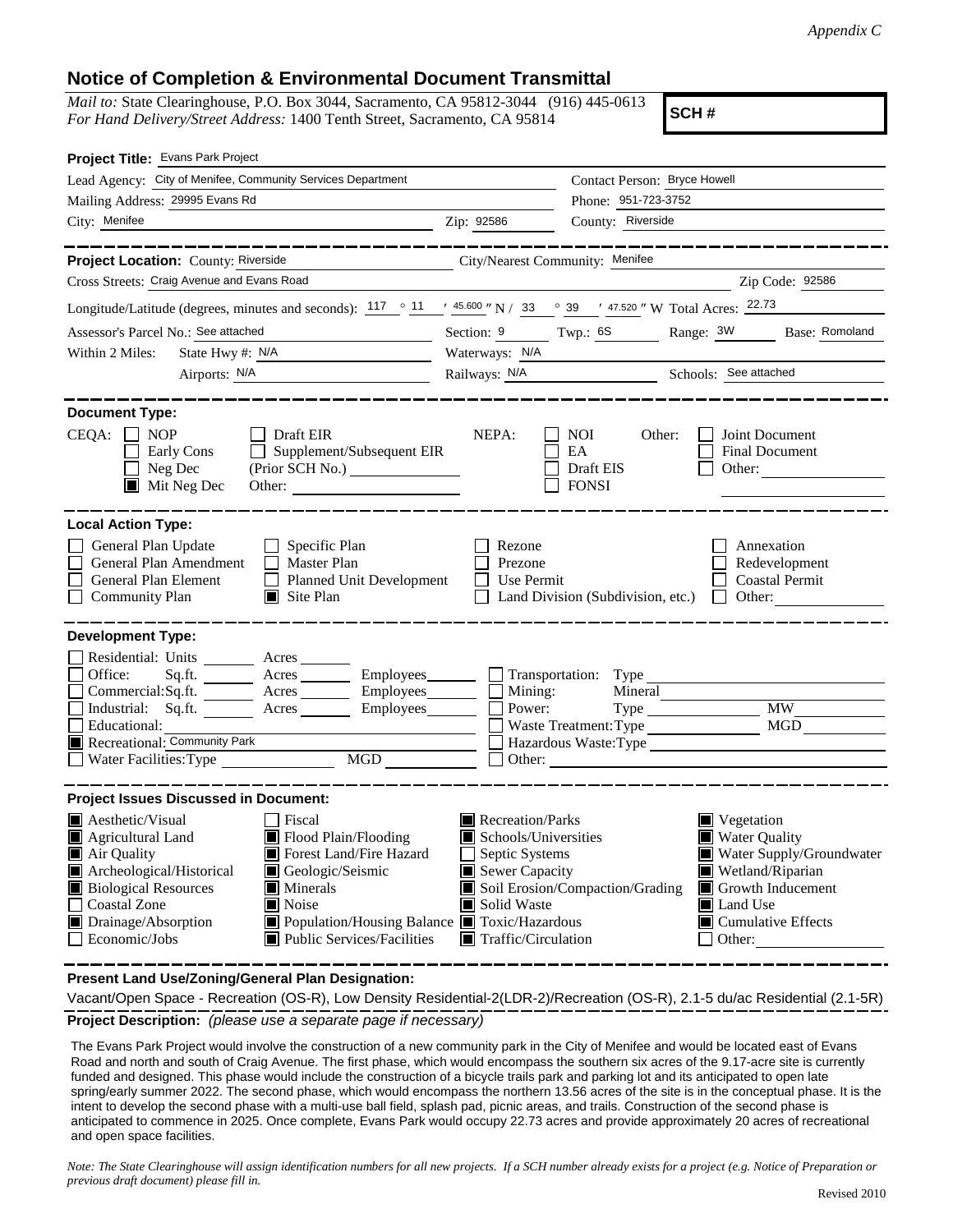## **Reviewing Agencies Checklist**

|   | Air Resources Board                                                                     |    | Office of Historic Preservation                           |
|---|-----------------------------------------------------------------------------------------|----|-----------------------------------------------------------|
|   | Boating & Waterways, Department of                                                      |    | Office of Public School Construction                      |
|   | California Emergency Management Agency                                                  |    | Parks & Recreation, Department of                         |
|   | California Highway Patrol                                                               |    | Pesticide Regulation, Department of                       |
|   | Caltrans District #                                                                     |    | <b>Public Utilities Commission</b>                        |
|   | <b>Caltrans Division of Aeronautics</b>                                                 | X. | Regional WQCB # 8                                         |
|   | <b>Caltrans Planning</b>                                                                |    | <b>Resources Agency</b>                                   |
|   | Central Valley Flood Protection Board                                                   |    | Resources Recycling and Recovery, Department of           |
|   | Coachella Valley Mtns. Conservancy                                                      |    | S.F. Bay Conservation & Development Comm.                 |
|   | <b>Coastal Commission</b>                                                               |    | San Gabriel & Lower L.A. Rivers & Mtns. Conservancy       |
|   | Colorado River Board                                                                    |    | San Joaquin River Conservancy                             |
|   | Conservation, Department of                                                             |    | Santa Monica Mtns. Conservancy                            |
|   | Corrections, Department of                                                              |    | <b>State Lands Commission</b>                             |
|   | <b>Delta Protection Commission</b>                                                      |    | <b>SWRCB: Clean Water Grants</b>                          |
|   | Education, Department of                                                                |    | <b>SWRCB: Water Quality</b>                               |
|   | <b>Energy Commission</b>                                                                |    | <b>SWRCB: Water Rights</b>                                |
| X | Fish & Game Region # 6                                                                  |    | Tahoe Regional Planning Agency                            |
|   | Food & Agriculture, Department of                                                       |    | Toxic Substances Control, Department of                   |
|   | Forestry and Fire Protection, Department of                                             |    | Water Resources, Department of                            |
|   | General Services, Department of                                                         |    |                                                           |
|   | Health Services, Department of                                                          |    | Other:                                                    |
|   | Housing & Community Development                                                         |    | Other:                                                    |
| X | Native American Heritage Commission                                                     |    |                                                           |
|   | Local Public Review Period (to be filled in by lead agency)                             |    |                                                           |
|   |                                                                                         |    |                                                           |
|   | Starting Date 01/27/2022                                                                |    | Ending Date 02/26/2022                                    |
|   | Lead Agency (Complete if applicable):                                                   |    |                                                           |
|   |                                                                                         |    | Applicant: City of Menifee, Community Services Department |
|   | Consulting Firm: HELIX Environmental Planning, Inc.<br>Address: 7578 El Cajon Boulevard |    | Address: 29995 Evans Rd                                   |
|   | City/State/Zip: La Mesa, CA, 91942                                                      |    | City/State/Zip: Menifee, CA, 92586                        |
|   | Contact: Yara Fisher                                                                    |    | Phone: 951-723-3752                                       |
|   | Phone: 619-462-1515                                                                     |    |                                                           |